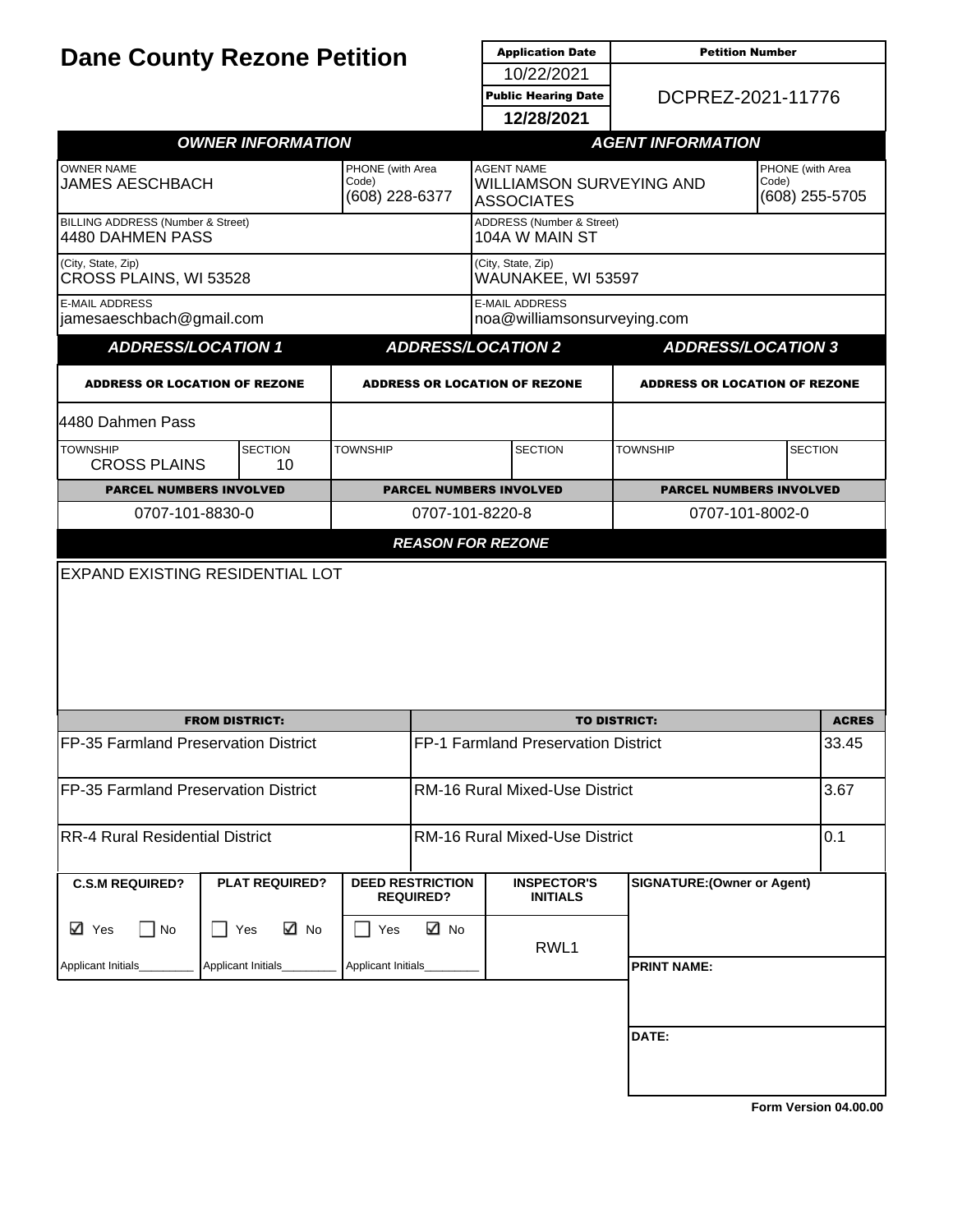

### **Legend**





0 175 350 700 Feet <u>na mata</u>  $\mathbf{1}$ J.

# Petition 11776 JAMES AESCHBACH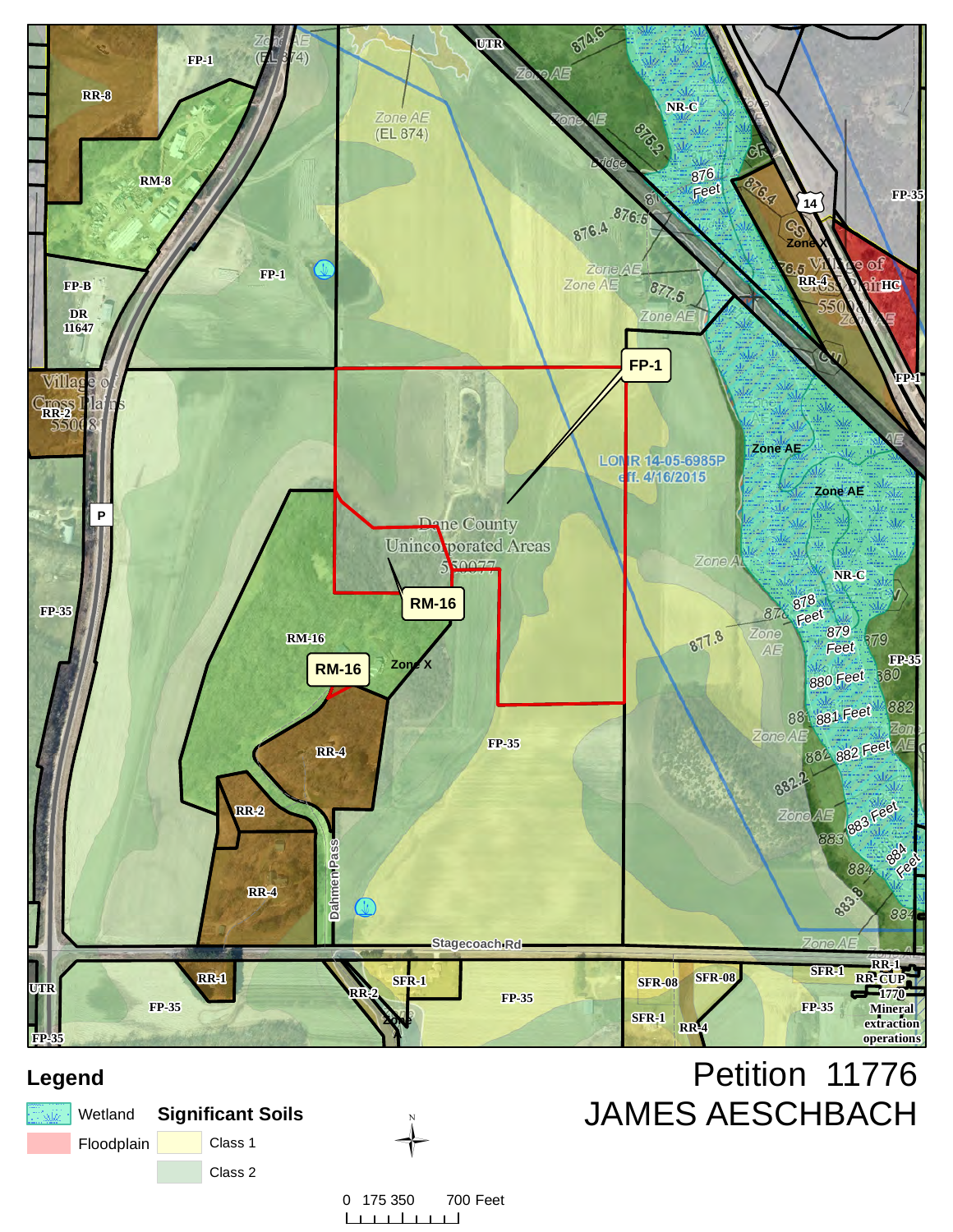**Dane County** 

(608) 266-4266

Madison, Wisconsin 53703

**Department of Planning and Development Zoning Division** Room 116, City-County Building 210 Martin Luther King Jr. Blvd.

| General:                      |       |  |
|-------------------------------|-------|--|
|                               | \$395 |  |
| <b>Farmland Preservation:</b> | \$495 |  |
| Commercial:                   | \$545 |  |

ZONING AT 608-266-4266 FOR MORE INFORMATION.

### **REZONE APPLICATION**

|                             |                                             | <b>APPLICANT INFORMATION</b>              |                             |  |
|-----------------------------|---------------------------------------------|-------------------------------------------|-----------------------------|--|
| <b>Property Owner Name:</b> | <b>JAMES AESCHBACH</b>                      | <b>Agent Name:</b>                        | <b>WILLIAMSON SURVEYING</b> |  |
|                             | Address (Number & Street): 4480 DAHMEN PASS | Address (Number & Street): 104A W MAIN ST |                             |  |
| Address (City, State, Zip): | CROSS PLAINS, WI 53528                      | Address (City, State, Zip):               | WAUNAKEE, WI 53597          |  |
| <b>Email Address:</b>       | JAMESAESCHBACH@GMAIL.COM                    | <b>Email Address:</b>                     | NOA@WILLIAMSONSURVEYING.C   |  |
| Phone#:                     | 608-228-6377                                | Phone#:                                   | 608-255-5705                |  |

#### **PROPERTY INFORMATION**

|          | Township: CROSS PLAINS |                                                | Parcel Number(s): 070710188300,070710182208,070710180020,070710195020 |
|----------|------------------------|------------------------------------------------|-----------------------------------------------------------------------|
| Section: | -10-                   | Property Address or Location: 4480 DAHMEN PASS |                                                                       |

#### **REZONE DESCRIPTION**

Reason for the request. In the space below, please provide a brief but detailed explanation of the rezoning request. Include both current and proposed land uses, number of parcels or lots to be created, and any other relevant information. For more significant development proposals, attach additional pages as needed.

Is this application being submitted to correct a violation?  $Yes$ No

 $\circ$ 

JAMES IS PURCHASING LAND FROM BRUNNER AND MODIFYING PROPERTY LINES BETWEEN THOSE PARCELS. HE WOULD LIKE TO ADD SOME RM-16 LAND TO HIS EXISTING HOME SITE AND LEAVE THE REST OF THE LAND SHICH WILL BE UNDER 35 ACRES NOW IN FP-1 ZONING. THE FP-1 PARCEL WILL NEED A WAIVER OF FRONTAGE BECAUSE IT IS ACCESSED BY AN EASEMENT.

JAMES ALSO PURCHASED A SMALL TRIANGLE OF LAND FROM RHUDE TO THE SOUTH OF HIS HOUSE IN ORDER TO ADD IT TO HIS EXISTING HOME SITE. THIS TRIANGLE NEEDS TO BE REZONED TO RM-16 TO PROPERLY ADD IT TO HIS PARCEL. ALL OF THIS REZONING WILL BE FOLLOWED UP BY A CSM.

| <b>Existing Zoning</b><br>District(s) | <b>Proposed Zoning</b><br>District(s) | Acres |
|---------------------------------------|---------------------------------------|-------|
| FP-35                                 | $FP-1$                                | 33.45 |
| FP-35                                 | <b>RM-16</b>                          | 3.67  |
| $RR-4$                                | <b>RM-16</b>                          | 0.10  |

Applications will not be accepted until the applicant has contacted the town and consulted with department staff to determine that all necessary information has been provided. Only complete applications will be accepted. All information from the checklist below must be included. Note that additional application submittal requirements apply for commercial development proposals, or as may be required by the Zoning Administrator.

| Scaled drawing of | Legal description | $\Box$ Information for | <b>Pre-application</b> | Application fee (non-     |
|-------------------|-------------------|------------------------|------------------------|---------------------------|
| proposed property | of zoning         | commercial development | consultation with town | refundable), payable to   |
| boundaries        | boundaries        | (if applicable)        | and department staff   | the Dane County Treasurer |

I certify by my signature that all information provided with this application is true and correct to the best of my knowledge and understand that submittal of false or incorrect information may be grounds for denial. Permission is hereby granted for Department staff to access the property if necessary to collect information as part of the review of this application. Any agent signing below verifies that he/she/has the consent of the owner to file the application.

Owner/Agent)Signature

Date  $10/30/3021$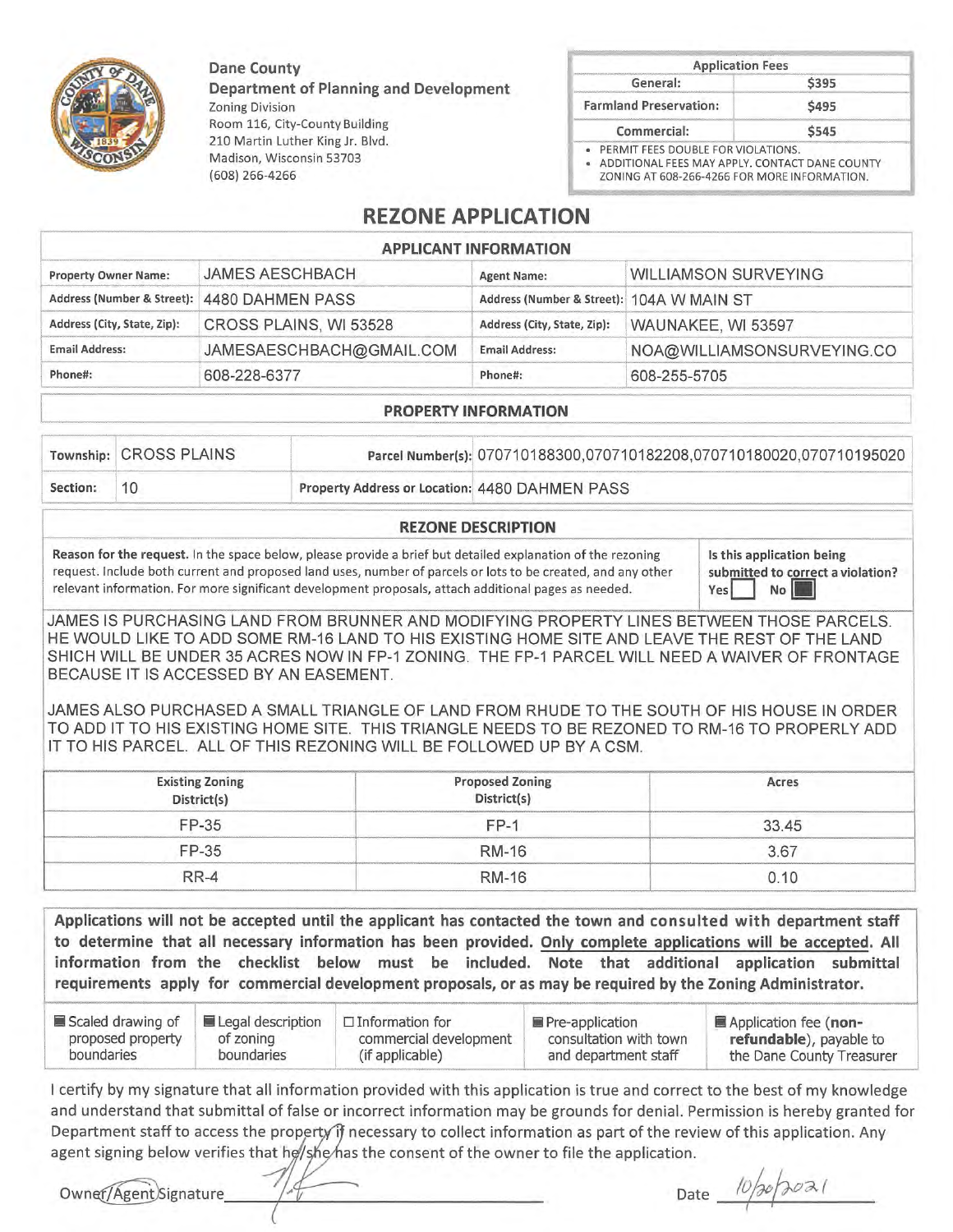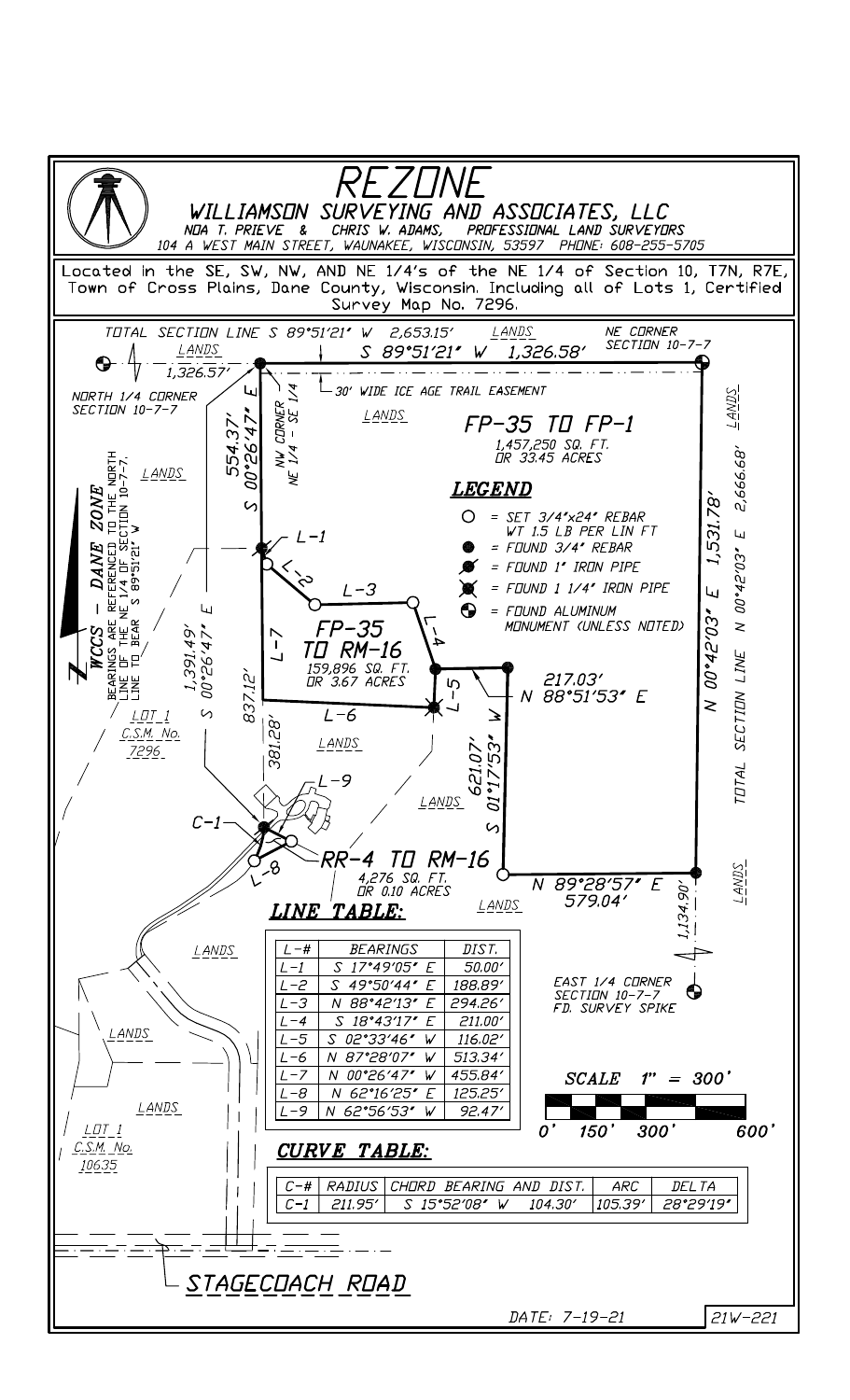# **FP-35 TO FP-1**

A parcel of land located in part of the Northeast ¼ and Southeast ¼ of the Northeast ¼ of Section 10, T7N, R7E, Town of Cross Plains, Dane County, Wisconsin, being more particularly described as follows:

Beginning at the Northeast Corner of said Section 10; thence S 89°51'21" W along the north line of the said Northeast  $\frac{1}{4}$ , 1,326.58 feet to the Northwest Corner of the said Northeast  $\frac{1}{4}$  of the Northeast  $\frac{1}{4}$ ; thence S 00°26'47" E, 554.37 feet to the Northeast Corner of Lot 1, Certified Survey Map No. 7296; thence S 17°49'05" E, 50.00 feet; thence S 49°50'44" E, 188.89 feet; thence N 88°42'13" E, 294.26 feet; thence S 18°43'17" E, 211.00 feet; thence N 88°51'53" E, 217.03 feet; thence S 01°17'53" W, 621.07 feet; thence N 89°28'57" E, 579.04 feet to the east line of the said Northeast ¼; thence N 00°42'03" E, 1,531.78 feet to the point of beginning. This parcel contains 1,457,250 sq. ft. or 33.45 thereof.

# **FP-35 TO RM-16**

A parcel of land located in part of the Northeast ¼ of the Northeast ¼ of Section 10, T7N, R7E, Town of Cross Plains, Dane County, Wisconsin, being more particularly described as follows:

Commencing at the Northeast Corner of said Section 10; thence S 89°51'21" W along the north line of the said Northeast ¼, 1,326.58 feet to the Northwest Corner of the said Northeast ¼ of the Northeast ¼; thence S 00°26'47" E, 554.37 feet to the Northeast Corner of Lot 1, Certified Survey Map No. 7296 and to the point of beginning.

Thence S 17°49'05" E, 50.00 feet; thence S 49°50'44" E, 188.89 feet; thence N 88°42'13" E, 294.26 feet; thence S 18°43'17" E, 211.00 feet; S 02°33'46" W, 116.02 feet; thence N 87°28'07" W, 513.34 feet to the east line of said Lot 1, Certified Survey Map No. 7296; thence N 00°26'47" W along said east line, 455.84 feet to the point of beginning. This parcel contains 159,896 sq. ft. or 3.67 acres thereof.

### **RR-4 TO RM-16**

A parcel of land located in part of the Southwest ¼ and Southeast ¼ of the Northeast ¼ of Section 10, T7N, R7E, Town of Cross Plains, Dane County, Wisconsin, being more particularly described as follows:

Commencing at the Northeast Corner of said Section 10; thence S 89°51'21" W along the north line of the said Northeast ¼, 1,326.58 feet to the Northwest Corner of the said Northeast ¼ of the Northeast ¼; thence S 00°26'47" E, 1,391.49 feet to a point on the east line of Lot 1, Certified Survey Map No. 7296 and to the point of beginning.

Thence along said east line along an arc of a curve concaved northwesterly having a radius of 211.95 feet and a long chord bearing and distance of S 15°52'08" W, 104.30 feet; thence N 62°16'25" E, 125.25 feet; thence N 62°56'53" W, 92.47 feet to the point of beginning. This parcel contains 4,276 sq. ft. or 0.10 acres thereof.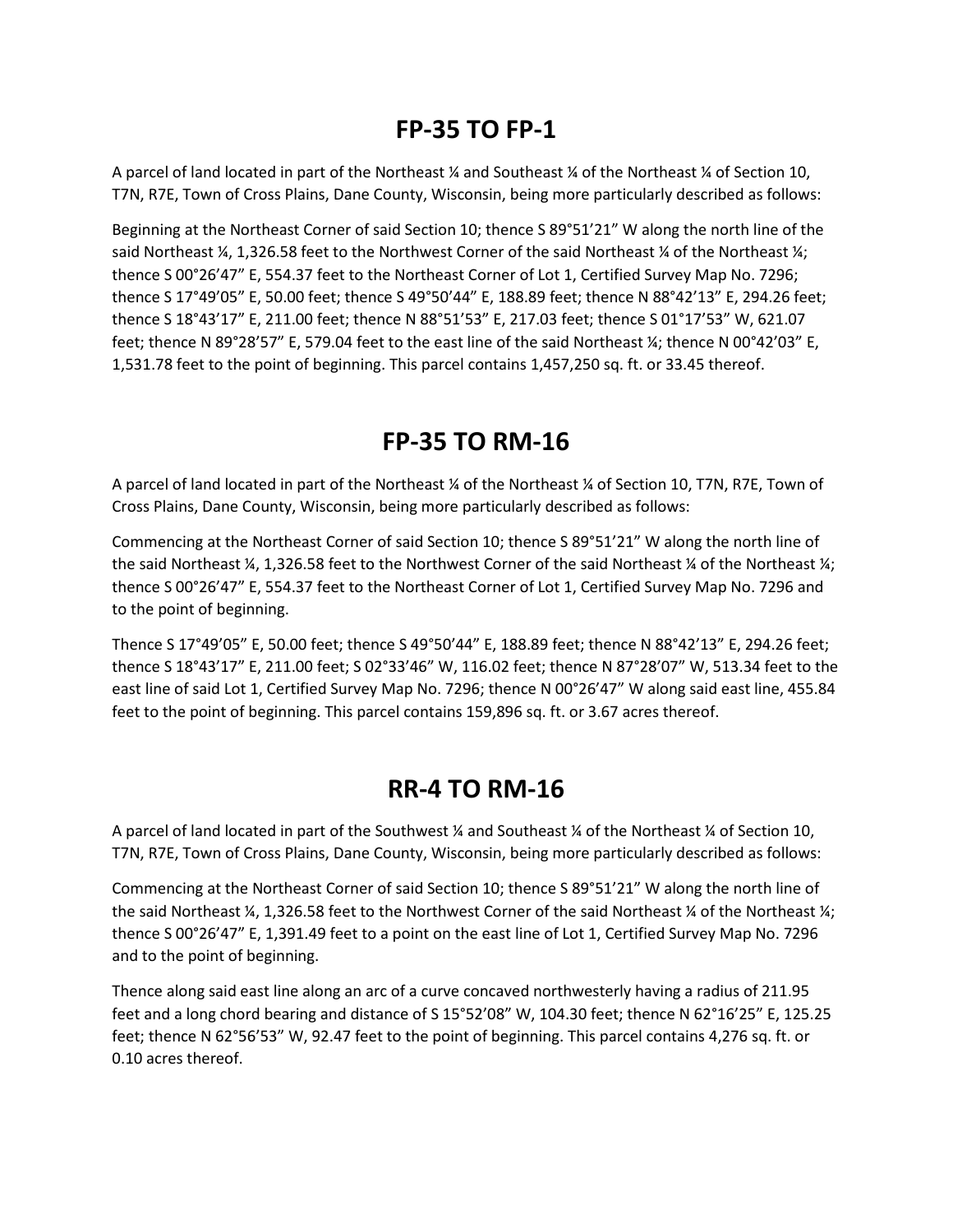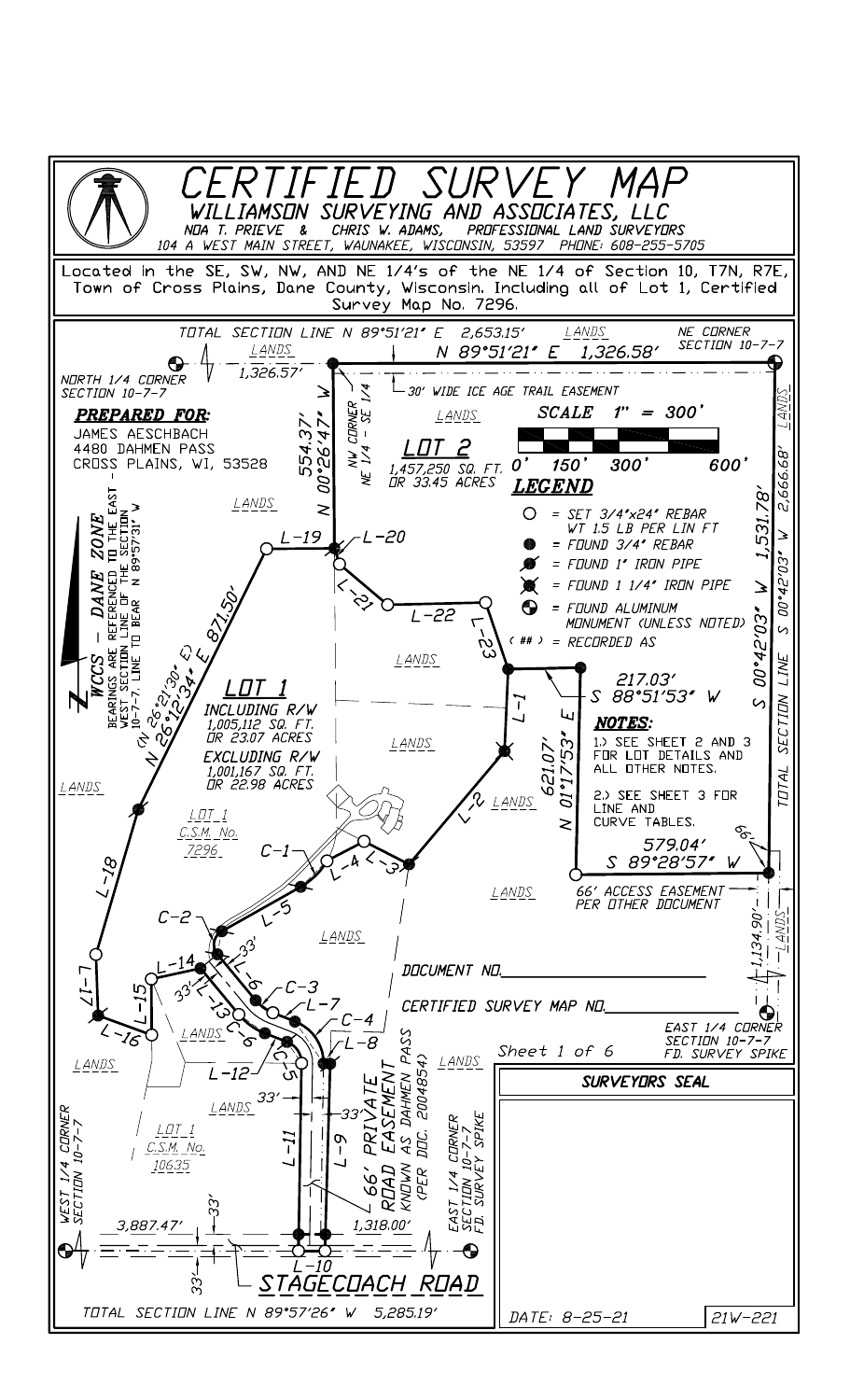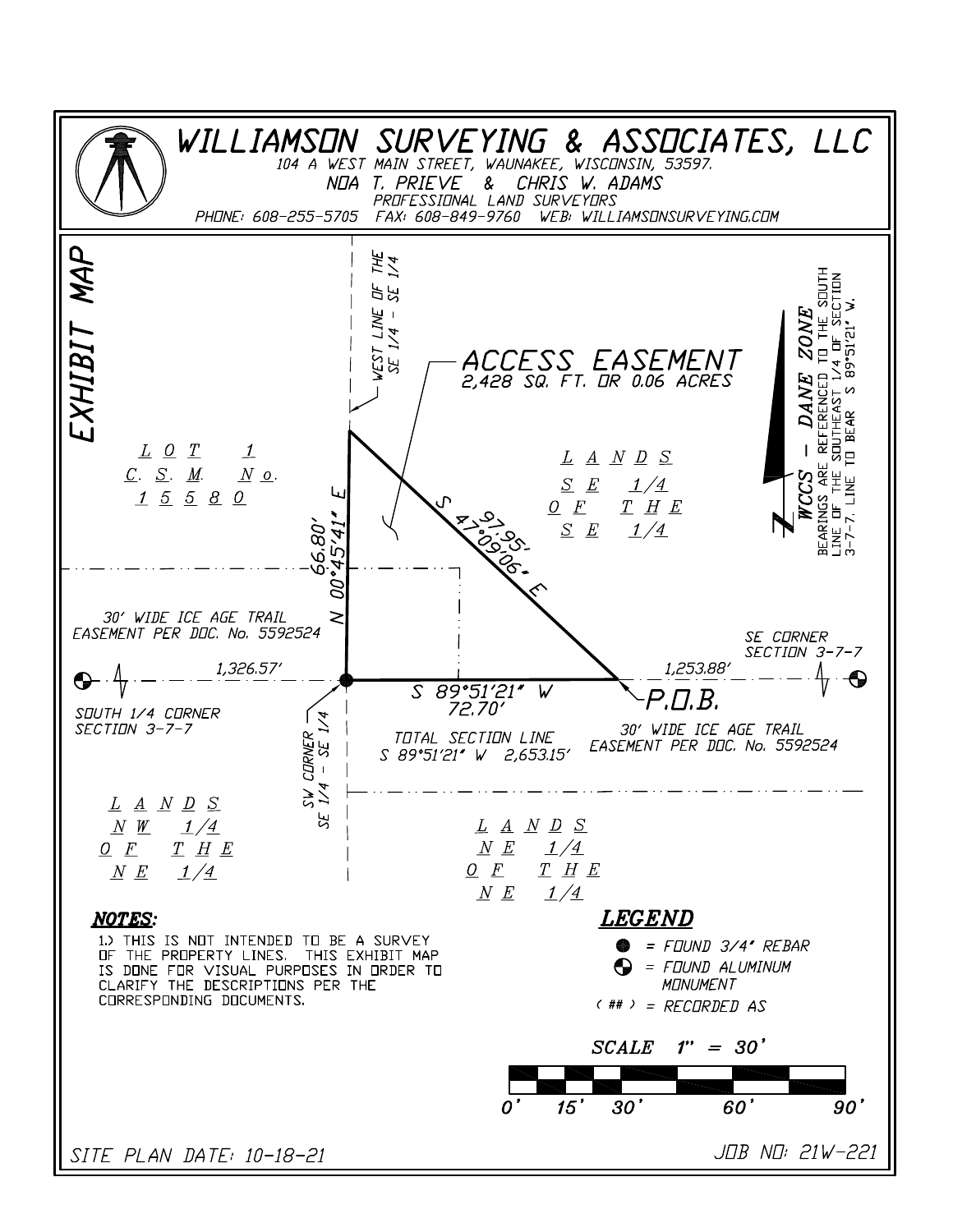